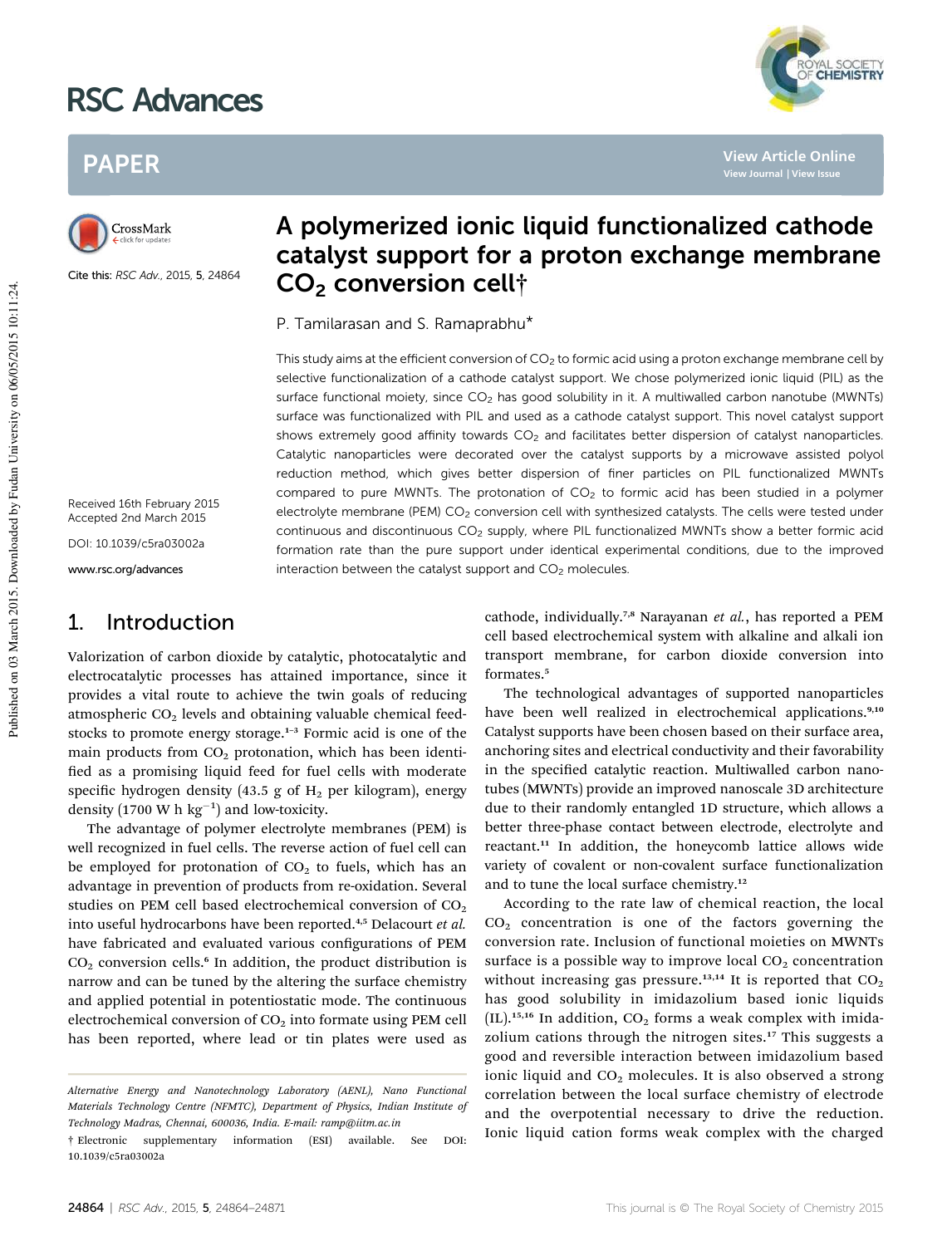intermediate and stabilizes them, which leads to a positive shift in the reduction potential. $17$ 

It is reported that the polymerized ionic liquids (PIL) have even higher  $CO<sub>2</sub>$  sorption capacity along with faster sorption/ desorption rates than monomers.<sup>18,19</sup> Recently, we have studied the influence of IL or PIL functionalization on  $CO<sub>2</sub>$ adsorption properties of graphene, which shows that PIL functionalization improves the  $CO<sub>2</sub>$  adsorption capacity and energy.20,21 Based on this property, we could demonstrate the higher  $CO<sub>2</sub>$  conversion rate with PIL functionalized catalyst supports in our recent study.<sup>22</sup> Here, PIL functionalization improves the localized  $CO<sub>2</sub>$  (reactant) concentration, which reduces the hydrogen generation. Thus, the rate of  $CO<sub>2</sub>$ electro-reduction is increased by effective utilization of produced protons.<sup>17</sup> Recently, Aeshala *et al.*, have observed improved hydrogenation of  $CO<sub>2</sub>$  along with 50% less  $H<sub>2</sub>$ generation, if the anchoring functional groups are introduced at the three phase boundary.<sup>23</sup>

Generally,  $H_2$  dissociation ability of noble metal catalysts (Pt, Ru and Rh) have been well realized in PEM fuel cells and PEM water splitting cell, which can be used for  $CO<sub>2</sub>$  protonation as well. Although Pt has low HCOOH formation efficiency, we chose it in order to highlight the advantage of PIL functionalization.<sup>24</sup> Moreover, Pt shows the high effective barrier (1.56 eV) for formic acid dehydrogenation compared with Pd (0.76 eV) and Ni (1.03 eV), which may prevent the produced formic acid from catalytic dissociation.<sup>25</sup>

In this report, we have demonstrated the potential advantages of surface functionalization of cathode catalyst support (MWNTs) with PIL moieties in  $CO<sub>2</sub>$  conversion applications. Here, we take advantage of the benefits that  $CO<sub>2</sub>$  is highly soluble in ionic liquid and PIL functionalized MWNTs as catalyst support to develop a novel, task-specific catalyst support for  $CO<sub>2</sub>$  conversion. To the best of our knowledge, this is the first report on PIL functionalized MWNTs as catalyst support for  $CO<sub>2</sub>$ conversion applications.

# 2. Experimental section

#### 2.1 Material synthesis

Platinum nanoparticle decorated PIL surface functionalized MWNTs was synthesized by a three step route (see ESI 1† for brief description). In the first step, MWNTs were synthesized by catalytic chemical vapor deposition and purified by air oxidation and acid treatment.<sup>26</sup> MWNTs surfaces were functionalized with PIL by free radical polymerization of  $[VMIM][BF_4]$  in second step.<sup>27</sup> Finally, decoration of Pt nanoparticles (20 wt%) over the surface of MWNTs and MWNTs–PIL was carried out by microwave assisted polyol reduction method.<sup>27</sup>

#### 2.2 Materials characterization

Molecular vibrational analysis of synthesized materials was carried out by Perkin-Elmer Fourier transform infrared (FTIR) spectrometer. Structural analyses were carried out by X'Pert Pro PANalytical powder X-ray diffractometer and the data are analyzed by X'Pert High Score Plus package. The surface morphology of was carried out using field emission scanning electron microscopy (FESEM) and high-resolution transmission electron microscopy (HRTEM) using FEI Quanta and Technai G-20, respectively. Low-pressure  $CO<sub>2</sub>$  adsorption isotherms were determined by a surface area analyzer (Micromeritics ASAP 2020) at 298 K sample temperature for various pressures up to 100 kPa. Carbon dioxide conversion analysis has been carried out by PEM cell, which mimics a conventional fuel cell. The  $CO<sub>2</sub>$ conversion rate, by means of concentration of formic acid, was determined by a calibrated Perkin-Elmer spectrophotometer.

# 3. Results and discussions

#### 3.1 Morphological analysis

The electron microscope images of MWNTs (Fig. 1(a & d)) show tubular nature of 1D carbon nanotubes with smooth surface. In



Fig. 1 FESEM images of (a) MWNTs, (b) Pt/MWNTs, (c) Pt/MWNTs–PIL and TEM images of (d) MWNTs, (e) Pt/MWNTs and (f) Pt/MWNTs–PIL (insets: respective high magnification images).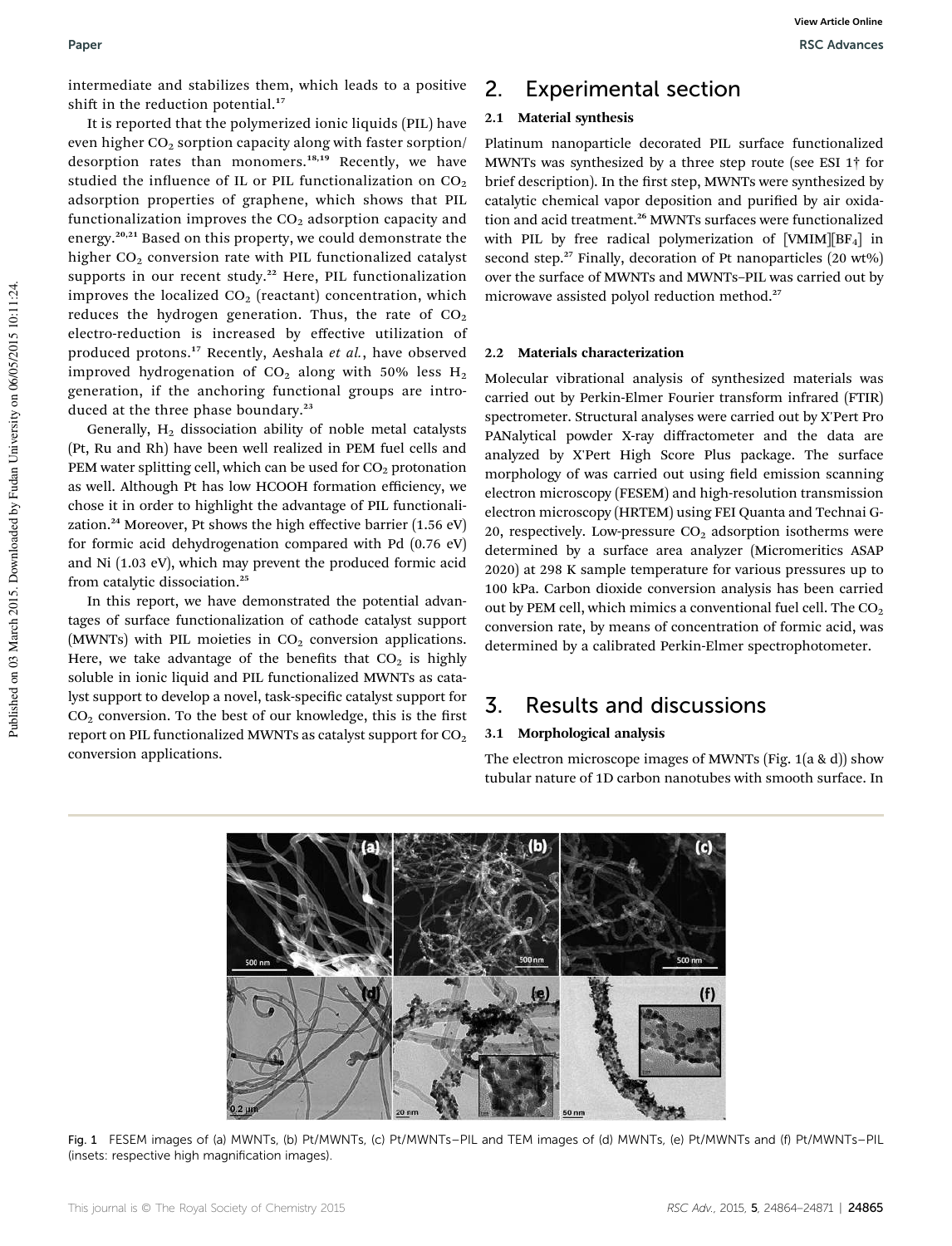addition, the absence of amorphous carbon and catalyst impurities clearly suggests purity.

We found a great degree of agglomeration of Pt nanoparticles on the surface of MWNTs (Fig. 1(b)) due to the rapid reduction of metal ions by microwave. Purified MWNTs has fewer amounts of surface anchoring sites, such as functional groups and structural defects. Since the density of anchoring and nucleation sites is less, the particles are nucleated at very few sites and results in bigger particle size. Moreover, the grown particles may not be anchored with enough energy, which leads to a great degree of agglomeration. It is observed that the particles are highly distributed over MWNTs–PIL support compared to pure MWNTs. The PIL functionalization offers a uniform distribution of surface anchoring/nucleation sites, which leads to a better dispersion of fine nanoparticles. The inset in Fig. 1(f) clearly displays that the particle size is less than 5 nm along with highly uniform distribution.

#### 3.2 Structural analysis

The X-ray diffractogram (Fig. 2) of MWNTs reveals the peak at 26.3 corresponding to the (002) plane of MWNTs. Decoration of Pt nanoparticles introduces diffraction patterns corresponding to Pt at  $40.1^{\circ}$ ,  $46.7^{\circ}$ ,  $68^{\circ}$  and  $81.9^{\circ}$  with both MWNTs and MWNTs–PIL support. It is worth to note that the peaks corresponding to Pt are more broadened in the case of MWNTs–PIL support. The crystal size of Pt nanoparticles is calculated from the peak centred at  $40.1^\circ$  using Scherrer formula and found to be 5.3, 2.9 nm for MWNTs, MWNTs–PIL catalyst supports, respectively. This is a strong evidence for the better particle anchoring ability of PIL functionalized support and is in good agreement with literature.<sup>28</sup>

#### 3.3 Molecular vibrational analysis

The molecular vibrational characterization of MWNTs, MWNTs–PIL and Pt/MWNTs–PIL has been carried out by Fourier Transform Infrared (FTIR) analysis in order to confirm PIL moieties. FTIR spectra of MWNTs–PIL and Pt/MWNTs–PIL are shown in Fig. 3. The band corresponding to stretching vibrations  $(\sim$  3450 cm<sup>-1</sup>) and in-plane bending ( $\sim$  1405 cm<sup>-1</sup>) vibrations of



Fig. 2 X-ray diffractogram of MWNTs, Pt–MWNTs and Pt/MWNTs–PIL.





hydroxyl/carboxyl group occur due to the presence of moisture and surface hydroxyl functionalities. The stretching vibration of aromatic rings (hexagonal honeycomb lattice) has been found at  $\sim$ 1636 cm<sup>-1</sup> in all samples, while the ring-breathing mode is identified at 1037  $cm^{-1}$ . The peaks at fingerprint region (500- $1500 \text{ cm}^{-1}$ ) can be assigned to the various stretching and bending modes of residual functional groups on MWNTs.<sup>29</sup> Briefly, the stretching mode of C-O-H  $(1117 \text{ cm}^{-1})$ , vibrations of ketone  $(1163 \text{ cm}^{-1})$  and other possible C/H/O compounds (broad peak  $550-850$   $cm^{-1}$ ) can be confirmed.

The relative intensities of anti-symmetric and symmetric  $=$ CH<sub>2</sub> vibrations at 2922 and 2853 cm<sup>-1</sup> of MWNTs-PIL is quite prominent than that of MWNTs. This may be attributed to the presence of PIL on the surface of MWNTs. Moreover,  $C=N$ stretching  $(1750 \text{ cm}^{-1})$  and imidazolium ring stretching vibrations  $(1584 \text{ cm}^{-1})$  have born upon PIL functionalization. It is notable that the peaks corresponding to PIL appears even after Pt decoration. This confirms that PIL moieties are unaffected even after strong microwave irradiation and repeated washing.<sup>30</sup>

#### 3.4 Carbon dioxide adsorption studies

Carbon dioxide adsorption properties of MWNTs and MWNTs–PIL (Fig. 4) were determined at 283 K sample



Fig. 4 Carbon dioxide adsorption properties of MWNTs and MWNTs–PIL at 283 K.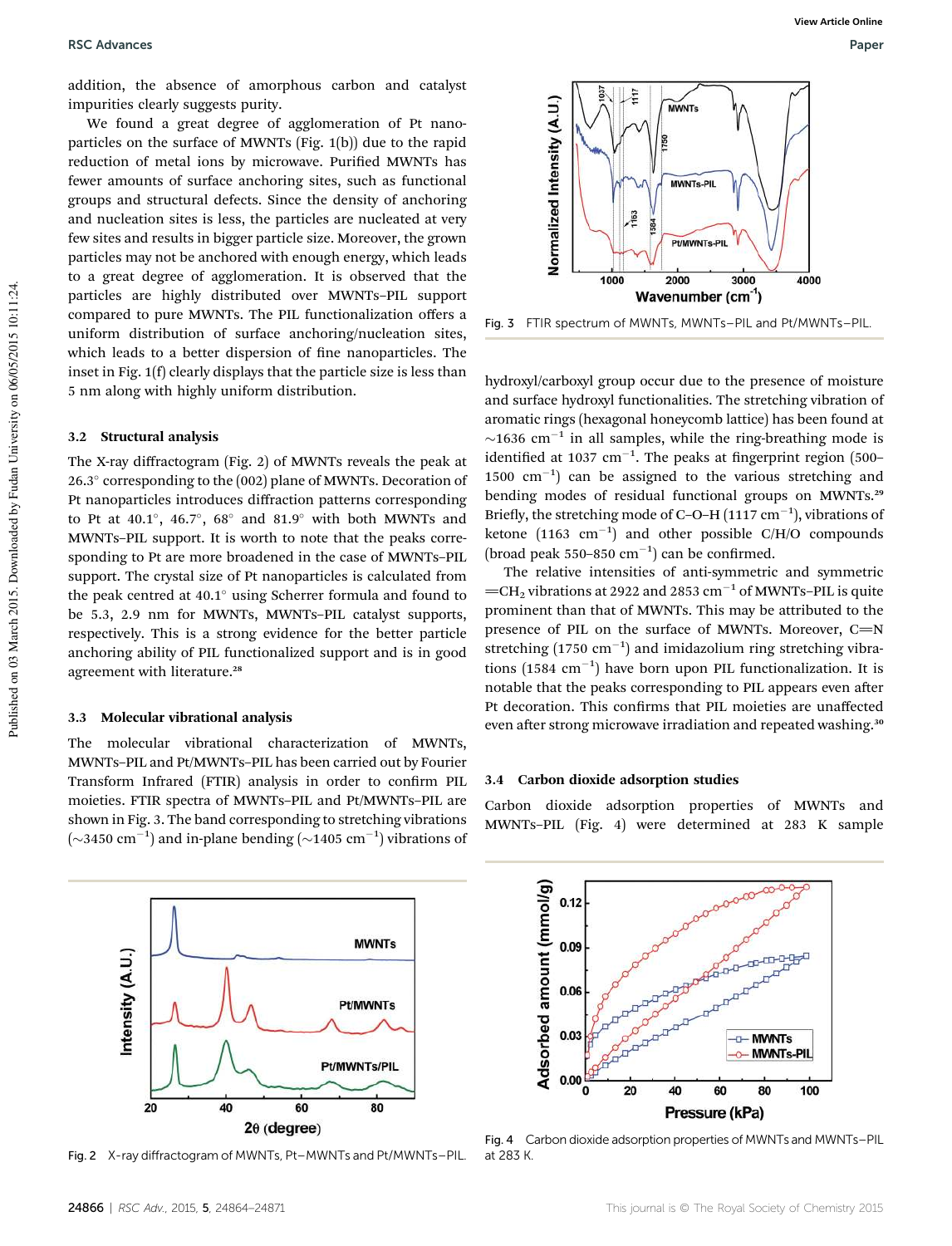temperature for various pressures up to 100 kPa in order to know the affinity towards  $CO<sub>2</sub>$  molecules using surface area analyzer. Polymerized ionic liquid functionalized MWNTs show  $\sim$ 55% higher CO<sub>2</sub> capturing capacity than that of MWNTs due to the better  $CO_2$ –PIL interaction, which is a direct proof for the advantage of PIL functionalization in this application. This is in good agreement with our previous report.<sup>31</sup> Moreover, desorption curve also shows that MWNTs–PIL retains higher percentage of  $CO<sub>2</sub>$  at lower equilibrium pressures, which suggests that MWNTs–PIL can hold relatively higher amount of CO<sub>2</sub> even at low partial pressures.

#### 3.5 Electrochemical analysis (half cell measurement)

The electrochemical activity of prepared catalysts has been determined by cyclic voltammetry, using a typical threeelectrode system in 1 M  $H_2SO_4$  solutions, where platinum wire and saturated Ag/AgCl electrodes were used as counter and reference electrode, respectively.

A typical working electrode was prepared by drop casting catalyst on glassy carbon electrode. Briefly, 1 mg of catalyst was dispersed in 0.25 ml of 0.5 wt% Nafion + isopropanol solution by ultrasonication. The slurry, containing 20  $\mu$ g (52  $\mu$ g cm<sup>-2</sup> Pt loading) catalysts, was drop casted on glassy carbon electrode  $(0.076 \text{ cm}^2)$ . The cyclic voltammetry was experimented at 50  $mV s^{-1}$  scan rate (Fig. 5). The electrochemical oxidation peak in the forward scan, located between  $-0.2$  to 0.2 V (inset in Fig. 5) can be assigned to hydrogen desorption from Pt surfaces, which clearly suggests that PIL functionalization improves the electrochemically active surface area. This can be attributed to the high physical/electrochemical surface area of Pt nanoparticles due to the reduced particle size as suggested by X-ray diffraction pattern.

The electrocatalytic reduction behaviour of  $CO<sub>2</sub>$  on Pt/MWNTs and Pt/MWNTs–PIL electrode with  $CO_2$  saturated 0.5 M KHCO<sup>3</sup> was evaluated by half cell measurement using cyclic voltammetry (Fig. 6) at 50 mV s<sup>-1</sup> scan rate. Here, the glassy carbon electrode was modified with the electrocatalyst and used as a working electrode in three electrode measurement system. We observed the reduction signals at  $-0.62$  and  $-0.48$  V with respect to standard hydrogen electrode (SHE) for Pt/MWNTs,



Fig. 5 Cyclic voltammogram of Pt/MWNTs and Pt/MWNTs–PIL electrode. Electrolyte: 1 M H<sub>2</sub>SO<sub>4</sub>, reference electrode: saturated Ag/ AgCl electrode.



Fig. 6 Cyclic voltammogram of  $CO<sub>2</sub>$  reduction on Pt/MWNTs and Pt/ MWNTs–PIL electrode. Electrolyte:  $CO<sub>2</sub>$  saturated 0.5 M KHCO<sub>3</sub>, reference electrode: saturated Ag/AgCl electrode.

which can be assigned to the formation of HCOOH and HCHO, respectively, in good agreement with the existing literature.24,32 Similar reduction potentials were reported by Lu *et al.*, for Pd-MWNTs system.<sup>33</sup> Moreover, the peak current is significantly improved upon PIL functionalization due to the accumulation of  $CO<sub>2</sub>$  at the conversion site, as we observed in our previous study.<sup>22</sup>

It has to be noted that Pt/MWNTs–PIL shows a slight positive shift in reduction peak at  $-0.6$  V, which may be attributed to the local PIL moieties. Haan *et al.* have reported that the reduction potential of  $CO<sub>2</sub>$  on platinum surface shifts positively in ionic liquids medium.<sup>34</sup> Here, IL moieties stabilize the charged intermediates and shifts the potential of rate-limiting step to more positive potentials.<sup>17,35</sup>

In addition, we observed a peak around  $-0.4$  V in the forward scan, which is strengthened upon PIL functionalization. This may be assigned to the electrosorption of reduced  $CO<sub>2</sub>$  (\*CO<sub>2</sub> radical) on catalyst.<sup>36</sup> However, it needs further investigation to confirm the claim. It is also important to note that the double layer contribution with Pt/MWNTs–PIL is slightly higher than Pt/MWNTs. The surface roughness of the catalyst support is increased upon PIL functionalization, which leads to higher ion  $(K^+$  or  $H^+$ ) adsorption through double layer formation. It has to be pointed out here that the mass transfer behaviour will be different in half-cell and full-cell measurements. Here, electrons, protons and  $CO<sub>2</sub>$  are readily available for reaction. But in full-cell measurement, electrons and protons must be produces from water at anode and transported to cathode. This leads to additional potential for electroreduction of  $CO<sub>2</sub>$  into formic acid.

Conclusively, the improvement may be attributed to three major reasons:

(1) The better dispersion of Pt nanoparticles, which increases the physical/electrochemical surface area of Pt and thus the activity.

(2) The high affinity of PIL functionalities towards  $CO<sub>2</sub>$ , which increases the amount of  $CO<sub>2</sub>$  in contact with the electrocatalyst and significantly increases conversion rate.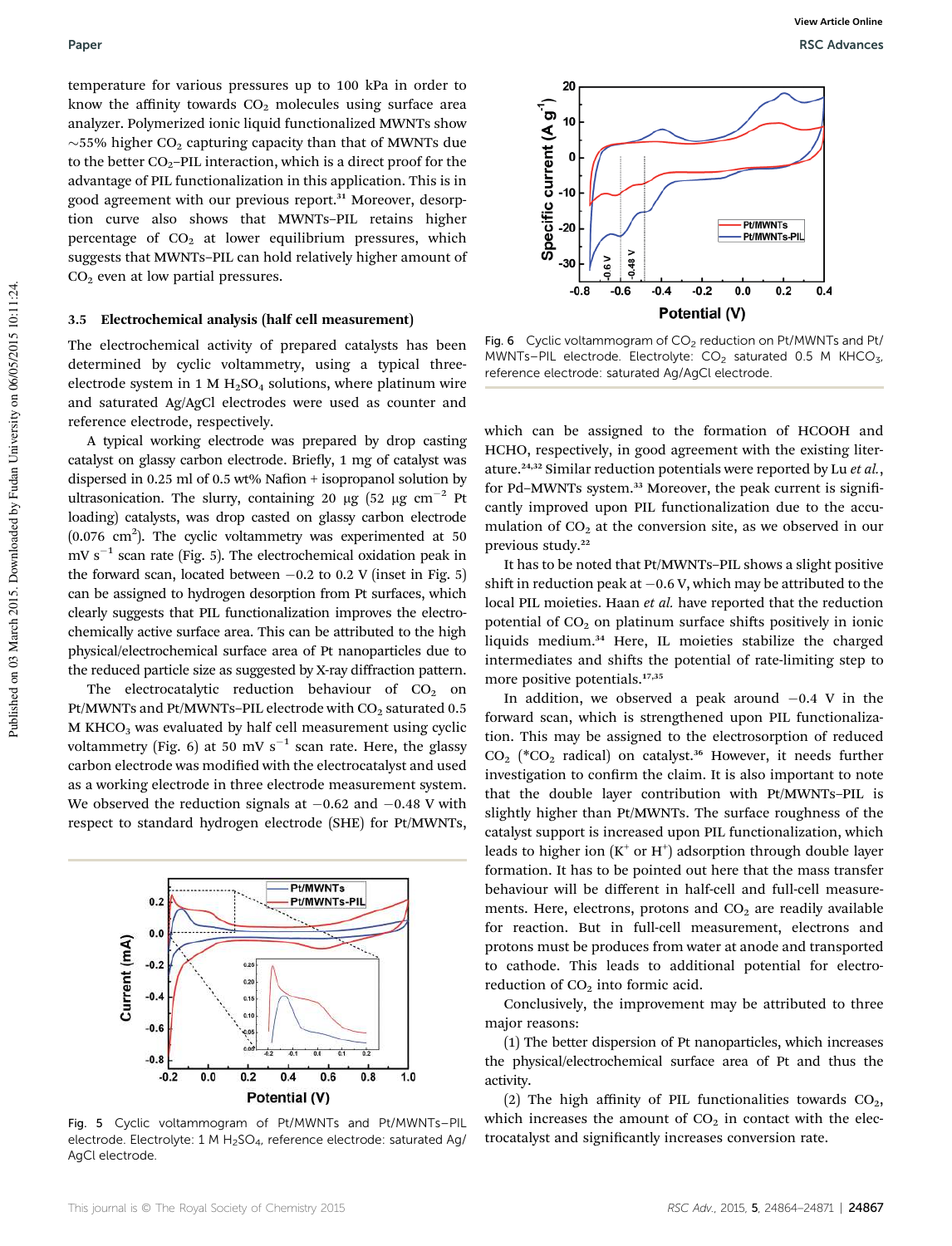(3) The formation of charged intermediates or complexes with adsorbed  $CO<sub>2</sub>$  at the ionic liquid (particularly with imidazolium) sites during the rate-determining step may assist the effective reduction of carbon dioxide.

#### $3.6$   $CO<sub>2</sub>$  conversion analysis (full cell measurement)

Pt/MWNTs and Pt/MWNTs–PIL were used as cathode material in PEM  $CO<sub>2</sub>$  conversion cell fabrication without further modification. The structure of PEM  $CO<sub>2</sub>$  conversion cell mimics typical PEM water electrolysis cells used for hydrogen production (see Fig. S1†). Here, Pt loading was maintained to be 0.5 and 1 mg  $\text{cm}^{-2}$  at anode and cathode, respectively, for all the experiments. Since liquids can closely reach the catalyst, we used high purity  $CO<sub>2</sub>$  dissolved in DI water (33 mM at 298 K) temperature and 1 bar  $CO<sub>2</sub>$  equilibrium pressure) as a source of carbon dioxide. Deionized water was used as base fluid, since  $pH$  of  $CO<sub>2</sub>$  saturated water is 5–6 that favours the interaction of  $CO<sub>2</sub>$  and its intermediates with Pt surface.<sup>37</sup> The detailed fabrication and analysis procedure have been given in ESI 2.†

In a typical experiment, a positive potential was applied to the anode with respect to cathode. The cathode reservoir solution was sampled after 90 min and analyzed by FTIR spectroscopy, in order to confirm the formation of hydrocarbon molecule (Fig. 7). The traditional stretching and bending vibrations of –OH group occur in all samples at around 3300 cm<sup>-1</sup> and  $\sim$ 1650 cm<sup>-1</sup>, respectively, from the base fluid. The asymmetric stretching vibrations of  $CO<sub>2</sub>$  molecule occurs at  $2345$  cm<sup>-1</sup> in the spectra of CO<sub>2</sub> saturated deionized water. In addition, the weak signals of symmetric and asymmetric stretching vibrations of C–H group are also found at 2926 and  $2853$  cm<sup>-1</sup>, due to the trace amount of carbonic acid generally present in carbonated water. The stretching vibrations of C–H group are strengthened upon hydrogenation of  $CO<sub>2</sub>$ , which confirms the formation of hydrocarbon. Moreover, the signal corresponding to molecular  $CO_2$  (~2330 cm<sup>-1</sup>) has been weakened after 30 min of reaction, since  $CO<sub>2</sub>$  is converted into hydrocarbon.<sup>29</sup> Thus the conversion product was confirmed to be a hydrocarbon.

Further, the cathode reservoir solution samples were analyzed by UV-Vis spectrophotometer in order to determine the hydrocarbon molecule. The optical spectrum shows a peak with maxima between 230–240 nm, which matches well with commercial formic acid and is in good agreement with literature (Fig. 8).<sup>5,22</sup> Hence, spectrophotometer was calibrated using commercial formic acid by serial dilution method and employed for quantitative analysis of formic acid production, where  $CO<sub>2</sub>$  saturated deionized water was used as reference. The optical absorption spectra were fitted to Gaussian function after baseline correction and the peak height was considered for formic acid concentration determination.

The electrochemical analysis reveals that the  $CO<sub>2</sub>$  hydrogenation potential is  $-0.6$  V *vs.* SHE to produce formic acid, while theoretical water electrolysis potential is +1.23 V *vs.* SHE. The fabricated PEM  $CO<sub>2</sub>$  conversion cell mimics a conventional PEM fuel cell, which works in the reverse principle of them. Hence, the required potential to split water at anode and transfer protons and electrons to cathode in the present case is expected to be higher than +1.23 V *vs.* SHE. Here, the cell potential is caused by the possible overpotentials only, which may arise from several factors, including resistance, diffusion and concentration.<sup>38</sup> Hence, we optimised the applied cell potential by determining conversion rates at various potential in discontinuous flow mode, while all other parameters are unchanged (Fig. 9). The conversion rate at various cell potential in discontinuous flow mode is presented in Fig. 10, which shows that the formic acid formation rate is maximum at +2.1 V w.r.t. cathode (*i.e.* +1.5 V vs. SHE). We observed no significant change in efficiency at higher potentials. Hence, +1.5 V potential was potentiostatically applied to anode w.r.t. cathode, in such a way that the total cell potential become +2.1 V. Pt/ MWNTs–PIL also shows nearly similar trend with potential except the higher conversion rate.

In a typical  $CO<sub>2</sub>$  conversion experiment, the cell was activated by increasing the cell potential from 1.9 to 2.2 V by 0.1 V step, with a 15 min step-width, where both reservoirs were filled with DI water. This is analogous to the activation step in fuel cell. In all experiments, 2.1 V positive potential was applied to the cell continuously to the anode side of the cell with respect to



Fig. 7 FTIR spectrum of pure DI water,  $CO<sub>2</sub>$  saturated DI water and cathode reservoir solution (after 90 min of reaction).



Fig. 8 Typical optical absorption spectra of cathode reservoir solution (recorded with Pt/MWNTs cathode in DF mode after 90 min reaction).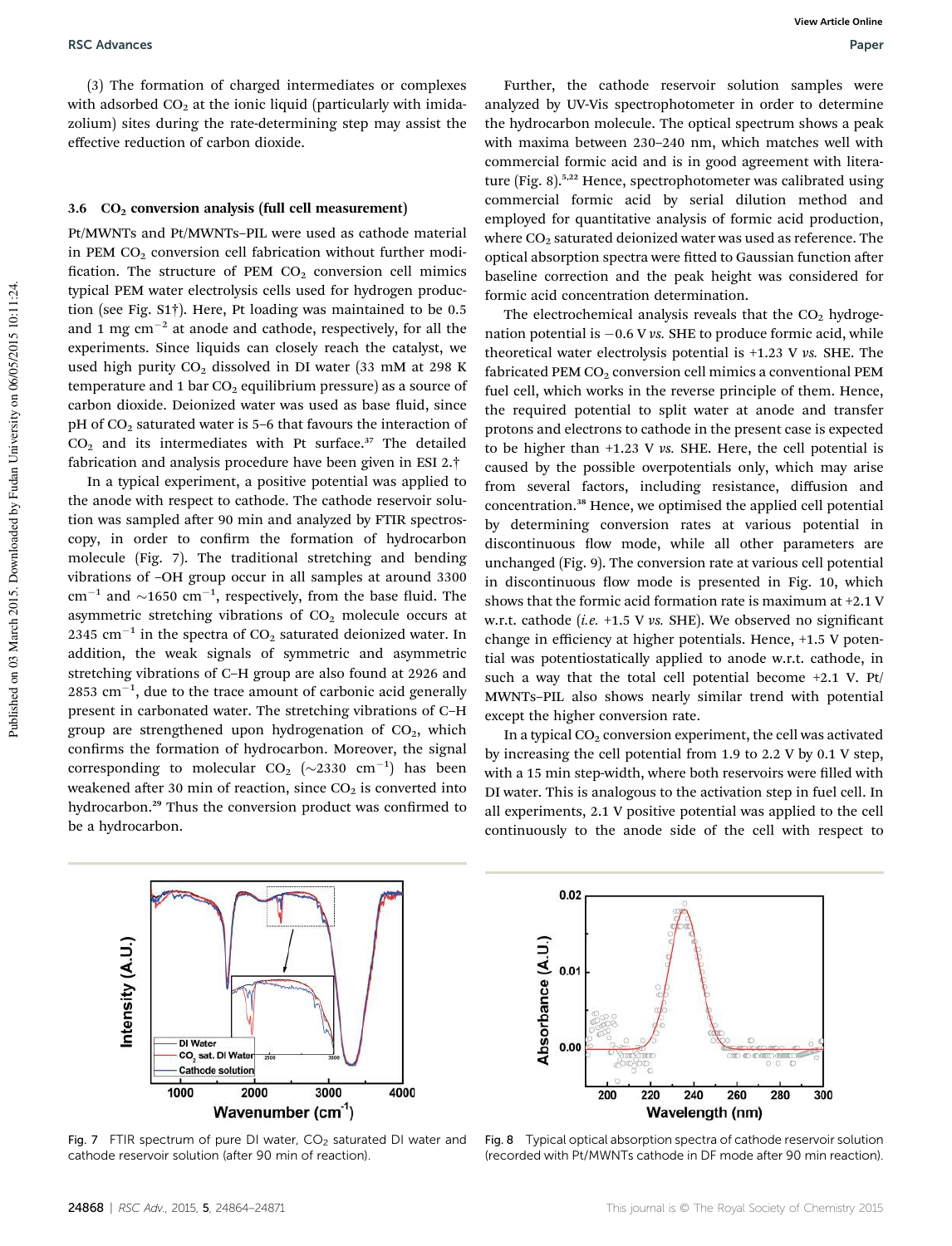

Fig. 9 Determination of working potential of PEM  $CO<sub>2</sub>$  conversion cell by discontinuous flow mode with 60 min conversion time per each data.



Fig. 10 Electrochemical formic acid (FA) formation from  $CO<sub>2</sub>$  on Pt/ MWNTs and Pt/MWNTs–PIL cathode PEM cell in discontinuous flow (DF) mode.

cathode in order to split water into protons, electrons and gaseous oxygen at anode as given in eqn (1).

$$
2H_2O \to 4H^+ + 4e^- + O_2 \tag{1}
$$

The produced protons were transferred to cathode side of the cell through the Nafion membrane. Protons and electrons react with dissolved  $CO<sub>2</sub>$  molecules on the surface of catalyst and produce formic acid, which is a competing reaction of hydrogen production. In order to limit the product distribution, the cell was powered in potentiostatic mode.

$$
H^+ + e^- \to H_{ad} \tag{2a}
$$

$$
CO_2 + H_{ad} \rightarrow HCOO_{ad} \tag{2b}
$$

$$
HCOO_{ad} + H_{ad} \rightarrow HCOOH \tag{2c}
$$

$$
H_{ad} + H_{ad} \rightarrow H_2 \tag{2d}
$$

We believe that electroreduction of  $CO<sub>2</sub>$  into formic acid is a three step process as given in eqn  $(2).^{22,37}$  In the first step

(eqn (2a)), a proton is adsorbed on the surface of Pt catalyst along with an electron and forms adsorbed hydrogen atom  $(H_{ad})$ . In the second step (eqn (2b)),  $CO<sub>2</sub>$  molecules interact with the adsorbed hydrogen  $(H_{ad})$  at the three-phase boundary and form an adsorbed formate radical (HCOO<sub>ad</sub>). In the third step (eqn (2c)), adsorbed formate radical takes another  $H_{ad}$  to produce formic acid molecules and is desorbed from the conversion site.<sup>37</sup> Conclusively, 2 protons and 2 electrons convert a  $CO<sub>2</sub>$  molecule to formic acid. Nevertheless, production of  $H_2$  molecule from recombination of two  $H_{ad}$  is also a possible competing reaction, which is similar to the reverse action of hydrogen – spill – over on catalyst surfaces. Finally, dissolved formic acid in deionised water at cathode reservoir was sampled at certain time interval and analysed by spectrophotometric techniques.<sup>5</sup>

Discontinues flow (DF) mode. In DF mode, cathode reservoir was filled with 40 ml of  $CO<sub>2</sub>$  saturated DI water and continuously circulated, while anode reservoir holds DI water, *i.e.*, CO<sub>2</sub> supply was stopped after saturation in DF mode (ESI  $3\dagger$ ). The concentration of formic acid in the cathode reservoir solution of Pt/MWNTs and Pt/MWNTs–PIL cathode electrocatalyst based cells has been determined at certain time intervals up to 150 min of reaction time. Fig. S2 and S3† are the typical set of optical absorption spectra of cathode reservoir solution of Pt/ MWNTs and Pt/MWNTs-PIL based  $CO<sub>2</sub>$  conversion cell in DF mode. The intensity increases with reaction time suggesting continues conversion of  $CO<sub>2</sub>$  into formic acid. The obtained spectra were fitted to Gaussian function after baseline correction and the peak height of the function was taken as peak intensity to calculate HCOOH concentration in cathode reservoir solution.

The final product of cathode reservoir shows the formic acid concentration as  $24 \pm 2$  mM for Pt/MWNTs–PIL cathode, while it is 14  $\pm$  2 mM for Pt/MWNTs after 150 min reaction in discontinuous flow mode (Fig. 10). Fig. 10 clearly suggests that the PIL functionalization increases the hydrocarbon production, which can be attributed to the good affinity of cathode material towards  $CO<sub>2</sub>$  molecules. A similar improvement has been observed in literature in  $CO<sub>2</sub>$  reduction in IL medium at lower overpotential.<sup>17,35</sup> In addition, the reduced particle size of Pt nanoparticles on MWNTs-PIL support significantly increases the physical and electrochemical surface area, which significantly increases the rate of reaction. The curves tent to saturate due to the continuously decreasing  $CO<sub>2</sub>$  concentration in the cathode solution.

Continues flow (CF) mode. In the CF mode, high pure  $CO<sub>2</sub>$ gas was continuously supplied (20 sccm) to the cathode reservoir solution throughout the experiment and the formic acid concentration was monitored continuously using a spectrophotometer (Fig. S4 and S5†). The analysis of cathode reservoir solution shows that Pt/MWNTs–PIL cathode produces  $41 \pm 6$ mM formic acid from  $CO<sub>2</sub>$  saturated deionised water with 150 min reaction in CF mode, while it is  $29 \pm 4$  mM for Pt/MWNTs cathode material (Fig. 11). Once again, the advantage of PIL functionalization has been demonstrated. The significant improvement in comparison with DF mode can be attributed to the retention of available  $CO<sub>2</sub>$  concentration by continuous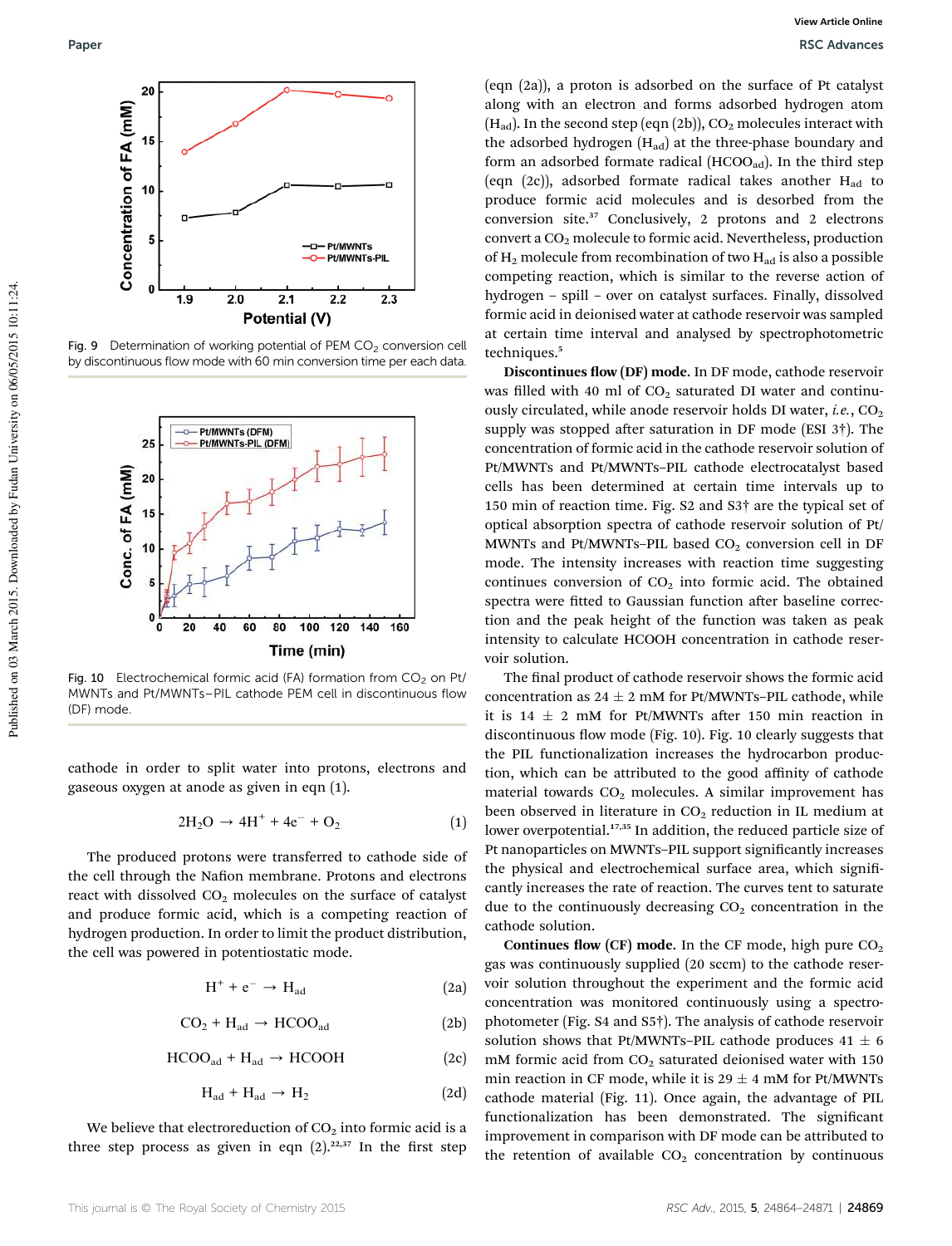

Fig. 11 Electrochemical formic acid (FA) formation from  $CO<sub>2</sub>$  on Pt/ MWNTs and Pt/MWNTs–PIL cathode PEM cell in continuous flow (CF) mode.

flow. It is worth to note that the curves in CFM are straight, which suggests that the conversion rate is consistent till the reactants are supplied.

Mechanism. The enhancement in formic acid formation rate upon PIL functionalization has to be imputed to the efficient utilization of produced protons. Aeshala *et al.*, have reported 50% less loss of protons from  $H_2$  generation upon introduction of  $CO<sub>2</sub>$  anchoring functional groups in the solid polymer electrolyte.<sup>23</sup> Since  $H_2$  generation and  $CO_2$  protonation are the mutually competing reactions, the favourability of reaction has been decided by local surface chemistry. In the present case, PIL functionalization accumulates  $CO<sub>2</sub>$  molecules at the three phase boundary. Furthermore, Pt active catalyst prevents  $H_2$ generation when other competing reactions are possible. This effectively increases the localized concentration of reactants  $(H<sup>+</sup>, e<sup>-</sup>$  and CO<sub>2</sub>) around active catalyst sites (Fig. 12). The higher local reactant concentration facilitates formic acid formation according to rate law of chemical reactions, since



Fig. 12 Schematic representation of the mechanism behind the enhancement in performance.

reaction rate is proportional to the concentration of reactants. In addition, it is observed that the particle size of Pt has been reduced much significantly on MWNTs-PIL, which also has to be imputed to the enhanced formic acid formation.

These PIL functionalized catalyst supports will be promising in  $CO<sub>2</sub>$  conversion devices due to their good selectivity towards  $CO<sub>2</sub>$ , where such devices can directly capture  $CO<sub>2</sub>$  from atmosphere and convert to fuels at ambient conditions. Furthermore, these devices will allow us to tune the experimental conditions and active catalyst to obtain selective hydrocarbon product with high efficiency.

### 4. Conclusion

In this report, we have shown that polymerized ionic liquid functionalized carbon nanotubes, when employed as a cathode catalyst support material in PEM based electrochemical cell, converts effectively  $CO<sub>2</sub>$  into formic acid. This novel support material with a high electrochemical surface area shows extremely good affinity towards  $CO<sub>2</sub>$ . Besides, PIL functionalized MWNTs anchors the Pt nanoparticles better than MWNTs and produce good dispersion of fine particles. The electrochemical  $CO<sub>2</sub>$  conversion on synthesized catalysts has been studied in discontinuous and continuous flow mode, which shows a signicant improvement in conversion rate upon PIL functionalization. The improvement has been attributed to the good affinity and weak intermediate formation of catalyst support with  $CO<sub>2</sub>$  and smaller particle size. Continuous flow of  $CO<sub>2</sub>$  gas increases the formic acid production rate, suggesting the ability of the device in continuous operation. Thus, the developed device effectively combines  $CO<sub>2</sub>$  with a water molecule (*i.e.*, 2 protons and 2 electrons) and produces formic acid.

### Acknowledgements

Authors acknowledge SAIF-IITM for FTIR analysis. One of the authors (Tamilarasan P.) acknowledges Indian Institute of Technology Madras (IITM) for the financial supports (senior research fellowship).

### References

- 1 E. V. Kondratenko, G. Mul, J. Baltrusaitis, G. O. Larrazabal and J. Perez-Ramirez, *Energy Environ. Sci.*, 2013, 6, 3112– 3135.
- 2 S. Das and W. M. A. Wan Daud, *RSC Adv.*, 2014, 4, 20856– 20893.
- 3 Q. Wang, H. Dong, H. Yu, H. Yu and M. Liu, *RSC Adv.*, 2015, 5, 10346–10351.
- 4 C. Ampelli, G. Centi, R. Passalacqua and S. Perathoner, *Energy Environ. Sci.*, 2010, 3, 292–301.
- 5 S. R. Narayanan, B. Haines, J. Soler and T. I. Valdez, *J. Electrochem. Soc.*, 2011, 158, A167–A173.
- 6 C. Delacourt, P. L. Ridgway, J. B. Kerr and J. Newman, *J. Electrochem. Soc.*, 2008, 155, B42–B49.
- 7 M. Alvarez-Guerra, S. Quintanilla and A. Irabien, *Chem. Eng. J.*, 2012, 207–208, 278–284.